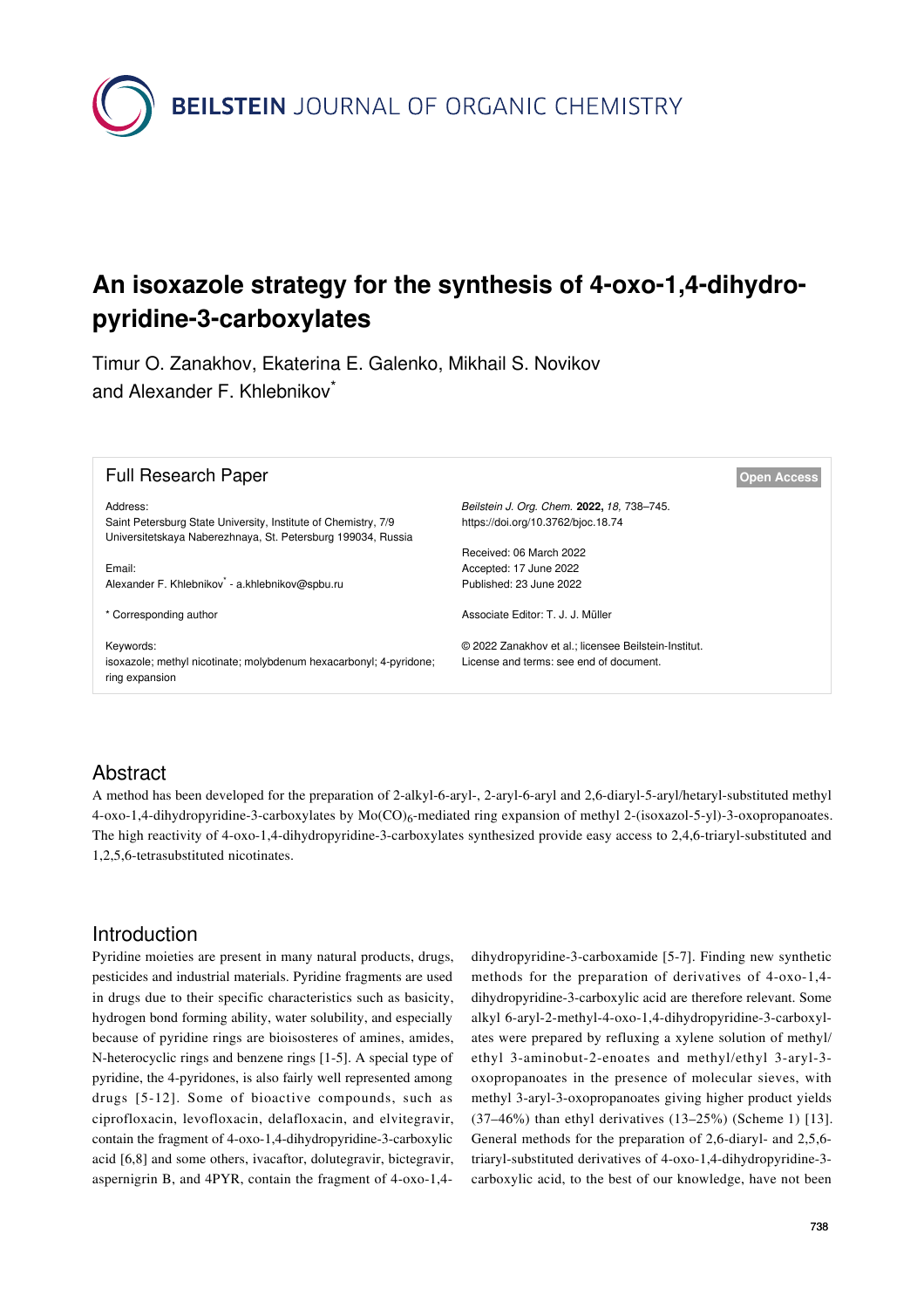published to date. We would like to present here a method for the preparation of 2-alkyl-6-aryl-, 2-aryl-6-aryl/hetaryl and 2,6 diaryl-5-aryl-substituted derivatives of 4-oxo-1,4-dihydropyridine-3-carboxylic acid 2 via Mo(CO)<sub>6</sub>-mediated rearrangement of methyl 2-(isoxazol-5-yl)-3-oxopropanoates **1** ([Scheme 1\)](#page-1-0).

<span id="page-1-0"></span>

### Results and Discussion

Based on our experience of using isoxazoles in the synthesis of heterocyclic compounds [\[14-18\]](#page-6-4), we hypothesized that isoxazoles **1** can undergo reductive ring opening under the action of Mo(CO)6/H2O/MeCN [\[14,19-23\]](#page-6-4) to enamines **3**, which can be cyclized on acyl  $R^3C(O)$  group to form pyridones 2 [\(Scheme 2](#page-1-1), route a). The alternative cyclization scenario, which may involve the ester group of enamine **3** and lead to the formation of pyridone **5** (route b), is less likely due to the lower electrophilicity of the ester carbon compared to the acyl carbon. To check this, isoxazole **1g** was synthesized and reacted with  $Mo(CO)<sub>6</sub>$  in wet acetonitrile at 60 °C for 2 d to give pyridone **2g** in 45% yield. The reaction at 70 °C was completed in a day to give pyridone **2g** in 74% yield. A further increase in temperature, although it led to a reduction in the reaction time, was accompanied by resinification of the reaction mixture and, as a result, led to a decrease in the yields of pyridone **2g** (80 °C, 3 h, 63%; 85 °C, 3 h, 42%). Enamine **6**, resulted from the deacylation of intermediate **3g**, was isolated in the reaction carried out at 70 °C. This side process is probably the reason for the decrease in the yield of the target pyridone **2g**. Considering that isoxazoles were previously reduced to enaminones by other reducing systems [\[24-28\]](#page-7-0), we checked the possibility of using  $NaBH_4/NiSO_4·7H_2O$  [\[25\]](#page-7-1),  $H_2/PtO_2/Ni_{Raney}$  [\[26,27\]](#page-7-2) and H2 /NiRaney [\[28\]](#page-7-3) to obtain pyridone **2g** from isoxazole **1g**. However, analysis of reaction mixtures, obtained by using the above reductants, showed the formation of a large amount of products, but pyridone **2g** was not detected. It is most probable that, in addition to the reductive opening of isoxazole, Mo(CO)<sub>6</sub> catalyzes

the cyclization of enaminone **3g** to pyridine **2g** [\[14\]](#page-6-4). In the absence of such catalysis, the unstable enaminone intermediate undergoes deacylation and decomposes through other destructive processes.

<span id="page-1-1"></span>

**Scheme 2:** Synthesis of 4-oxo-1,4-dihydropyridine-3-carboxylates.

To evaluate the scope of the disclosed reaction a set of isoxazoles **1** was prepared using approaches shown in the [Scheme 3](#page-2-0) and [Scheme 4](#page-3-0). Isoxazoles **11a**–**f** were prepared by cycloaddition of nitrile oxides, generated from *N*-hydroxyimidoyl chlorides **7a**–**f**, to propargyl halides [\[29\],](#page-7-4) followed by the cyanation of the resulted isoxazoles **8a**–**f** to cyanides **9a**–**f** using Me<sub>2</sub>C(OH)CN/(Me<sub>2</sub>N)<sub>2</sub>C=NH [\[29\]](#page-7-4), their acid hydrolysis, followed by esterification of the resulting acids **9a**–**f** with diazomethane. 4-Iodoisoxazoles **12a**–**f**, necessary for the preparation of 3,4-disubstituted isoxazoles, were obtained by iodination of **11a**,**c**,**e**–**g** with NIS/TFA [\[30\].](#page-7-5) The reaction of **11d** gave the product of double iodination **12c**. 4-Iodoisoxazoles **12a**,**b**,**d**–**f** were transformed into 3,4-substituted isoxazoles **13a**–**g** by Suzuki reaction using a published procedure with some modifications [\[31\]](#page-7-6).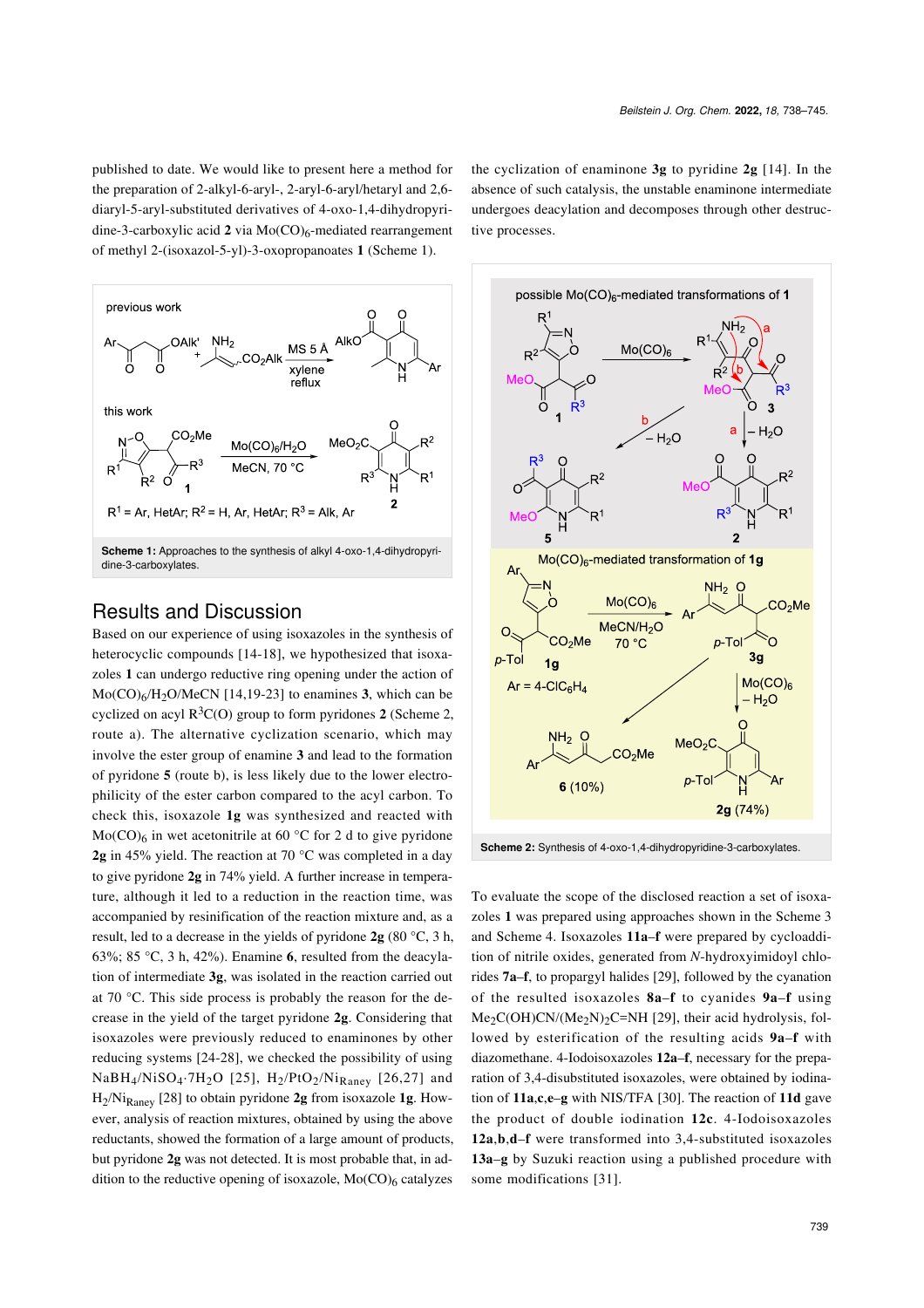<span id="page-2-0"></span>

Isoxazoles **1**, except for isoxazole **1a**, were synthesized in 44–98% yield by acylation of isoxazoles **11**, **12** and **13** with acyl chlorides in the presence of NaH [\(Scheme 4](#page-3-0)). For the preparation of isoxazole **1a** propionic anhydride was used.

Further, isoxazoles 1 were reacted with  $Mo(CO)_{6}/H_{2}O/MeCN$ under the optimal conditions to give pyridones **2** [\(Scheme 5\)](#page-4-0). Isoxazole **1j** with Mo(CO)<sup>6</sup> /H2O/MeCN gives the correspond-

ing pyridone **2j** in trace amounts, while the reaction of isoxazoles **1l**,**m**,**r** leads to complete resinification. It is likely that one of the reasons for the decrease in the yields of pyridones **2** is the occurrence of a side reaction of deacylation of enamine intermediate **3**, as shown for the reaction of isoxazole **1g** [\(Scheme 2](#page-1-1)).

Taking into account that compounds **2** can potentially exist in pyridone and pyridole tautomeric forms, we performed calcula-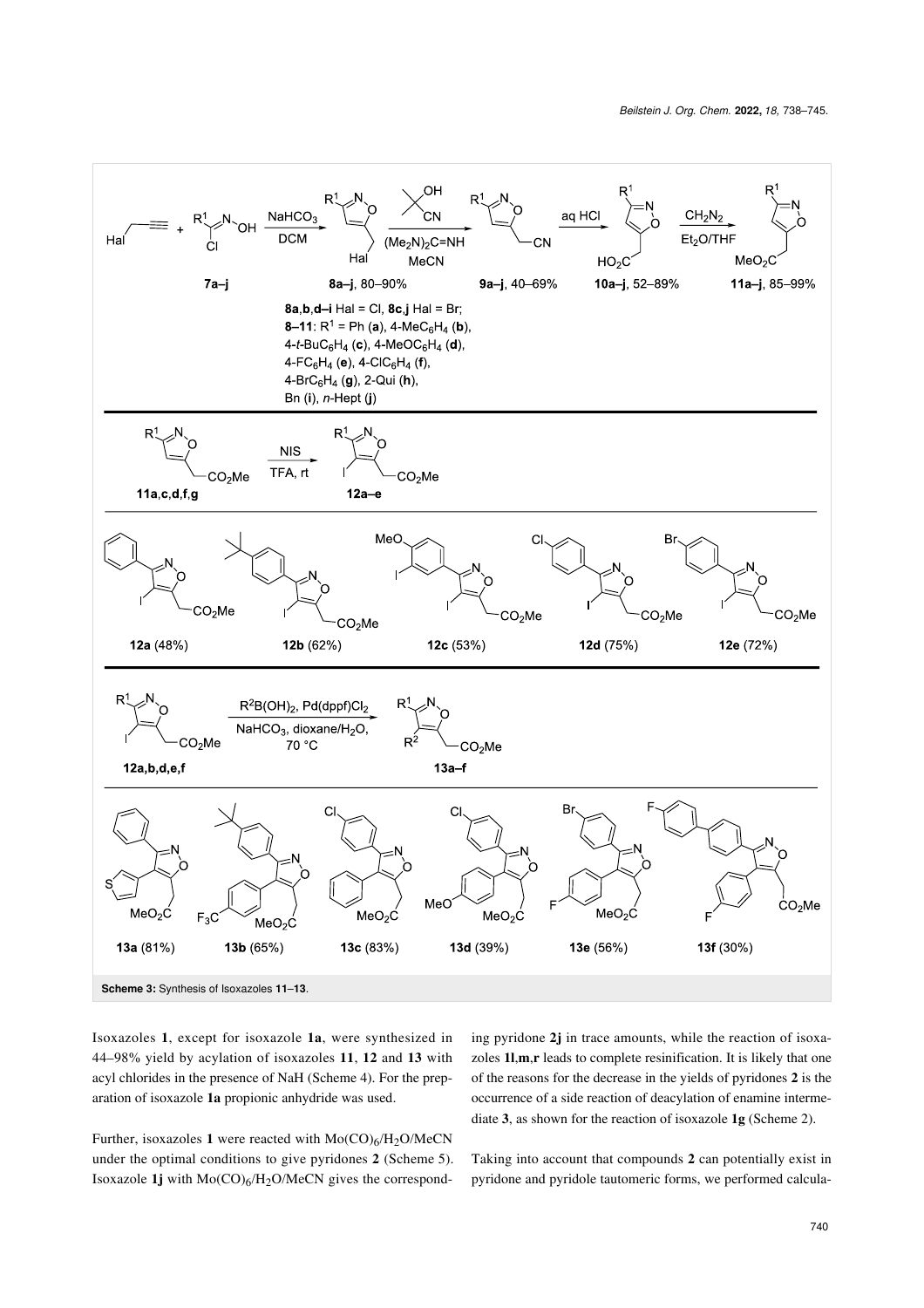<span id="page-3-0"></span>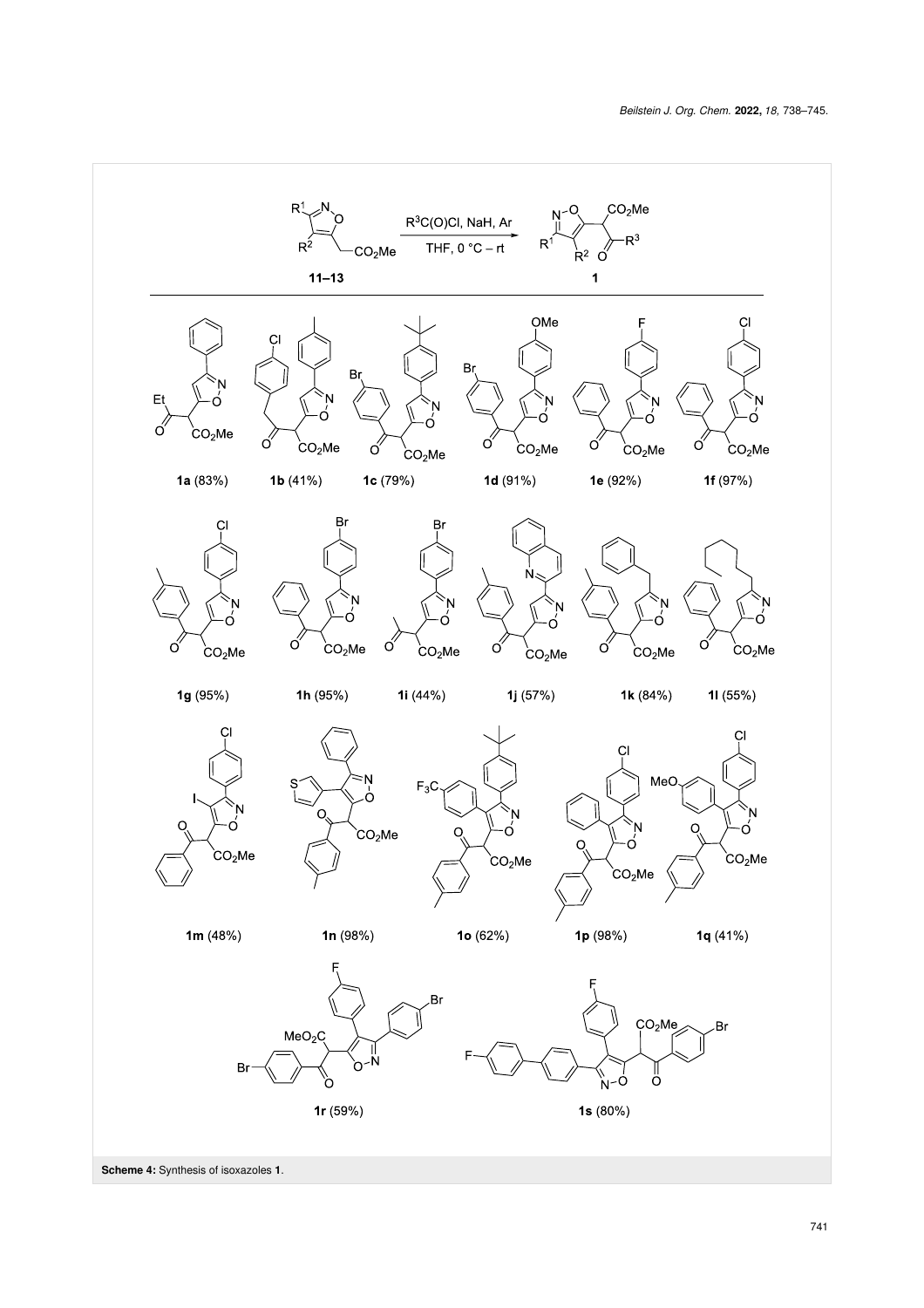<span id="page-4-0"></span>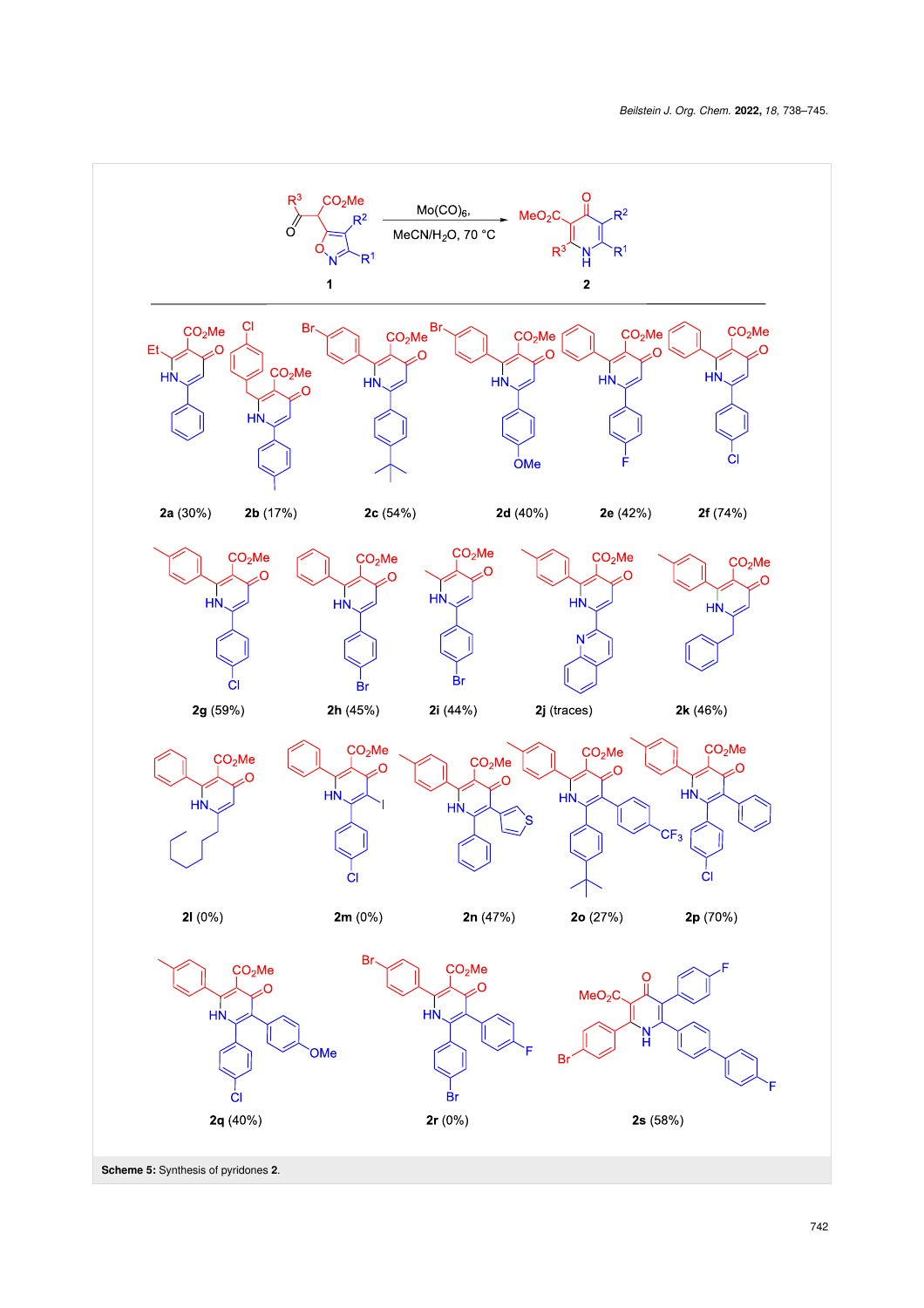tions at the DFT B3LYP-D3/6-311+G(d,p) level of theory with SMD solvent model to evaluate this tautomeric equilibrium. According to the calculation results compounds **2** exist in the pyridone form in acetonitrile or chloroform solution ([Table 1\)](#page-5-0).

All new compounds were characterized by  ${}^{1}H$ ,  ${}^{13}C$  NMR and HRMS methods. Moreover, the structure of **2k** was also confirmed by single-crystal X-ray diffraction analysis (Figure S1, [Supporting Information File 1\)](#page-6-5).

Compounds **2** have several reactive centers that make them attractive starting materials for the synthesis of new libraries of 4-pyridone and pyridine derivatives [\(Scheme 6](#page-5-1)). The methoxycarbonyl group of compound **2c** was selectively reduced to give

<span id="page-5-0"></span>

| <b>Table 1:</b> Gibbs free energies of the pyridole tautomer relatively to the pyridone tautomer of compounds 2 (in kcal/mol, 298 K). |                                    |                              |                        |  |
|---------------------------------------------------------------------------------------------------------------------------------------|------------------------------------|------------------------------|------------------------|--|
| MeO <sub>2</sub> C<br>MeO <sub>2</sub> C<br>R<br>R<br>R.                                                                              |                                    |                              |                        |  |
| Solvent                                                                                                                               | $R^1$ = Ph, $R^2$ = H, R $^3$ = Me | $R^1 = R^3 = Ph$ , $R^2 = H$ | $R^1 = R^2 = R^3 = Ph$ |  |
| <b>MeCN</b>                                                                                                                           | 6.1                                | 4.4                          | 4.7                    |  |
| CHCl <sub>3</sub>                                                                                                                     | 3.5                                | 3.1                          | 2.6                    |  |

<span id="page-5-1"></span>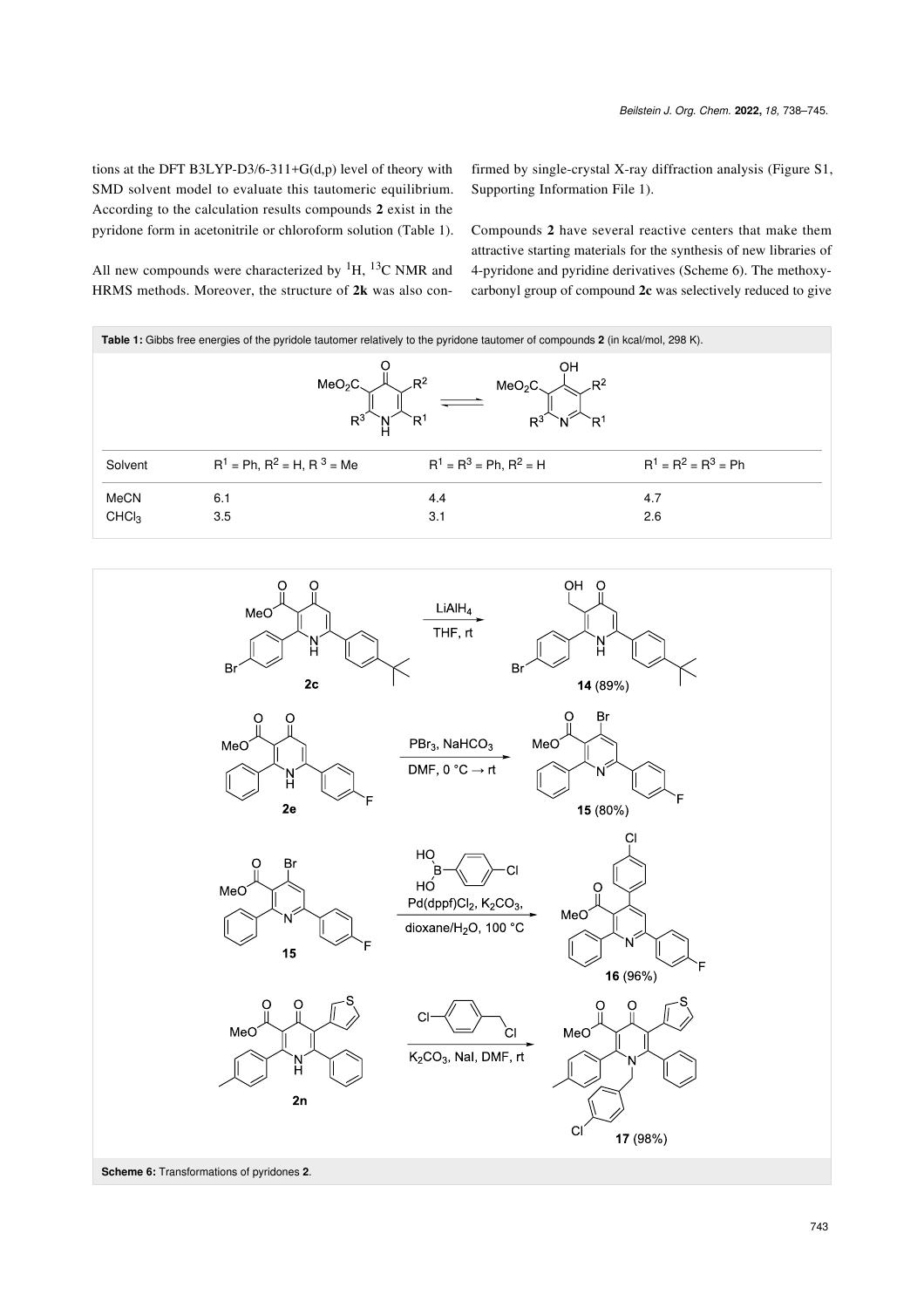3-(hydroxymethyl)pyridin-4(1*H*)-one **14** in 89% yield. The reaction of pyridone 2e with PBr<sub>3</sub> afforded methyl 4-bromo-6-(4-fluorophenyl)-2-phenylnicotinate (**15**) in 80% yield. The latter was employed in the Suzuki reaction in the high-yield synthesis of 2,4,6-triaryl-substituted nicotinate **16**. The nitrogen of 2,3,4,6-tetrasubstituted pyridone **2n** can be quantitatively benzylated by benzyl chloride to give derivative **17**.

### **Conclusion**

A method has been developed for the preparation of 2-alkyl-6 aryl-, 2-aryl-6-aryl and 2,6-diaryl-5-aryl/hetaryl-substituted derivatives of 4-oxo-1,4-dihydropyridine-3-carboxylic acid **2** via  $Mo(CO)<sub>6</sub>$ -mediated rearrangement of methyl 2-(isoxazol-5-yl)-3-oxopropanoates **1**. High yield transformations of compound **2** provide easy access to 2,4,6-triaryl-substituted and 1,2,5,6-tetrasubstituted nicotinates.

# Supporting Information

#### <span id="page-6-5"></span>Supporting Information File 1

Experimental procedures, compound characterization data, X-ray diffraction experiment, and copies of NMR spectra of new compounds.

[\[https://www.beilstein-journals.org/bjoc/content/](https://www.beilstein-journals.org/bjoc/content/supplementary/1860-5397-18-74-S1.pdf) [supplementary/1860-5397-18-74-S1.pdf\]](https://www.beilstein-journals.org/bjoc/content/supplementary/1860-5397-18-74-S1.pdf)

#### Supporting Information File 2

Crystallographic information file for compound **2k**. [\[https://www.beilstein-journals.org/bjoc/content/](https://www.beilstein-journals.org/bjoc/content/supplementary/1860-5397-18-74-S2.cif) [supplementary/1860-5397-18-74-S2.cif\]](https://www.beilstein-journals.org/bjoc/content/supplementary/1860-5397-18-74-S2.cif)

# Funding

We gratefully acknowledge the financial support of the Russian Science Foundation project 21-73-00019. This research was carried out using resources of the Centre for Magnetic Resonance, the Research Centre for X-ray Diffraction Studies, the Centre for Chemical Analysis and Materials, and the Computer Centre of the Science Park of Saint Petersburg State University.

# ORCID® iDs

Timur O. Zanakhov - <https://orcid.org/0000-0001-5743-8618> Ekaterina E. Galenko - <https://orcid.org/0000-0001-5021-7142> Mikhail S. Novikov - <https://orcid.org/0000-0001-5106-4723> Alexander F. Khlebnikov - <https://orcid.org/0000-0002-6100-0309>

### References

<span id="page-6-0"></span>1. Taylor, R. D.; MacCoss, M.; Lawson, A. D. G. *J. Med. Chem.* **2014,** *57,* 5845–5859. [doi:10.1021/jm4017625](https://doi.org/10.1021%2Fjm4017625)

- 2. Baumann, M.; Baxendale, I. R. *Beilstein J. Org. Chem.* **2013,** *9,* 2265–2319. [doi:10.3762/bjoc.9.265](https://doi.org/10.3762%2Fbjoc.9.265)
- 3. Heravi, M. M.; Zadsirjan, V. *RSC Adv.* **2020,** *10,* 44247–44311. [doi:10.1039/d0ra09198g](https://doi.org/10.1039%2Fd0ra09198g)
- 4. Sahu, R.; Mishra, R.; Kumar, R.; Majee, C.; Salahuddin; Mazumder, A.; Kumar, A. *Indian J. Pharm. Sci.* **2021,** *83,* 162–185. [doi:10.36468/pharmaceutical-sciences.763](https://doi.org/10.36468%2Fpharmaceutical-sciences.763)
- <span id="page-6-1"></span>5. Ling, Y.; Hao, Z.-Y.; Liang, D.; Zhang, C.-L.; Liu, Y.-F.; Wang, Y. *Drug Des., Dev. Ther.* **2021,** *15,* 4289–4338. [doi:10.2147/dddt.s329547](https://doi.org/10.2147%2Fdddt.s329547)
- <span id="page-6-2"></span>6. Zhang, Y.; Pike, A. *Bioorg. Med. Chem. Lett.* **2021,** *38,* 127849. [doi:10.1016/j.bmcl.2021.127849](https://doi.org/10.1016%2Fj.bmcl.2021.127849)
- 7. Mierzejewska, P.; Kunc, M.; Zabielska-Kaczorowska, M. A.; Kutryb-Zajac, B.; Pelikant-Malecka, L.; Braczko, A.; Jablonska, P.; Romaszko, P.; Koszalka, P.; Szade, J.; Smolenski, R. T.; Slominska, E. M. *Exp. Mol. Med.* **2021,** *53,* 1402–1412. [doi:10.1038/s12276-021-00669-w](https://doi.org/10.1038%2Fs12276-021-00669-w)
- 8. Han, J.; Remete, A. M.; Dobson, L. S.; Kiss, L.; Izawa, K.; Moriwaki, H.; Soloshonok, V. A.; O'Hagan, D. *J. Fluorine Chem.* **2020,** *239,* 109639. [doi:10.1016/j.jfluchem.2020.109639](https://doi.org/10.1016%2Fj.jfluchem.2020.109639)
- 9. Bueno, J. M.; Calderon, F.; Chicharro, J.; De la Rosa, J. C.; Díaz, B.; Fernández, J.; Fiandor, J. M.; Fraile, M. T.; García, M.; Herreros, E.; García-Pérez, A.; Lorenzo, M.; Mallo, A.; Puente, M.; Saadeddin, A.; Ferrer, S.; Angulo-Barturen, I.; Burrows, J. N.; León, M. L. *J. Med. Chem.* **2018,** *61,* 3422–3435. [doi:10.1021/acs.jmedchem.7b01256](https://doi.org/10.1021%2Facs.jmedchem.7b01256)
- 10.Gordon, J. A.; Fishwick, C. W. G.; McPhillie, M. J. *Curr. Top. Med. Chem.* **2017,** *17,* 79–90. [doi:10.2174/1568026616666160719164542](https://doi.org/10.2174%2F1568026616666160719164542)
- 11. Miyagawa, M.; Akiyama, T.; Mikamiyama-Iwata, M.; Hattori, K.; Kurihara, N.; Taoda, Y.; Takahashi-Kageyama, C.; Kurose, N.; Mikamiyama, H.; Suzuki, N.; Takaya, K.; Tomita, K.; Matsuo, K.; Morimoto, K.; Yoshida, R.; Shishido, T.; Yoshinaga, T.; Sato, A.; Kawai, M. *Bioorg. Med. Chem. Lett.* **2016,** *26,* 4739–4742. [doi:10.1016/j.bmcl.2016.08.038](https://doi.org/10.1016%2Fj.bmcl.2016.08.038)
- 12.Bueno, J. M.; Herreros, E.; Angulo-Barturen, I.; Ferrer, S.; Fiandor, J. M.; Gamo, F. J.; Gargallo-Viola, D.; Derimanov, G. *Future Med. Chem.* **2012,** *4,* 2311–2323. [doi:10.4155/fmc.12.177](https://doi.org/10.4155%2Ffmc.12.177)
- <span id="page-6-3"></span>13. Makabe, O.; Murai, Y.; Fukatsu, S. *Heterocycles* **1979,** *13,* 239–246. [doi:10.3987/s-1979-01-0239](https://doi.org/10.3987%2Fs-1979-01-0239)
- <span id="page-6-4"></span>14.Galenko, E. E.; Linnik, S. A.; Khoroshilova, O. V.; Novikov, M. S.; Khlebnikov, A. F. *J. Org. Chem.* **2019,** *84,* 11275–11285. [doi:10.1021/acs.joc.9b01634](https://doi.org/10.1021%2Facs.joc.9b01634)
- 15.Galenko, E. E.; Novikov, M. S.; Shakirova, F. M.; Shakirova, J. R.; Kornyakov, I. V.; Bodunov, V. A.; Khlebnikov, A. F. *J. Org. Chem.* **2019,** *84,* 3524–3536. [doi:10.1021/acs.joc.9b00115](https://doi.org/10.1021%2Facs.joc.9b00115)
- 16. Mikhailov, K. I.; Galenko, E. E.; Galenko, A. V.; Novikov, M. S.; Ivanov, A. Y.; Starova, G. L.; Khlebnikov, A. F. *J. Org. Chem.* **2018,** *83,* 3177–3187. [doi:10.1021/acs.joc.8b00069](https://doi.org/10.1021%2Facs.joc.8b00069)
- 17.Galenko, E. E.; Galenko, A. V.; Khlebnikov, A. F.; Novikov, M. S.; Shakirova, J. R. *J. Org. Chem.* **2016,** *81,* 8495–8507. [doi:10.1021/acs.joc.6b01662](https://doi.org/10.1021%2Facs.joc.6b01662)
- 18.Galenko, E. E.; Tomashenko, O. A.; Khlebnikov, A. F.; Novikov, M. S. *Org. Biomol. Chem.* **2015,** *13,* 9825–9833. [doi:10.1039/c5ob01537e](https://doi.org/10.1039%2Fc5ob01537e)
- 19. Nitta, M.; Kobayashi, T. *J. Chem. Soc., Chem. Commun.* **1982,** 877–878. [doi:10.1039/c39820000877](https://doi.org/10.1039%2Fc39820000877)
- 20. Nitta, M.; Kobayashi, T. *J. Chem. Soc., Perkin Trans. 1* **1985,** 1401–1406. [doi:10.1039/p19850001401](https://doi.org/10.1039%2Fp19850001401)
- 21. Donati, D.; Ferrini, S.; Fusi, S.; Ponticelli, F. *J. Heterocycl. Chem.* **2004,** *41,* 761–766. [doi:10.1002/jhet.5570410518](https://doi.org/10.1002%2Fjhet.5570410518)